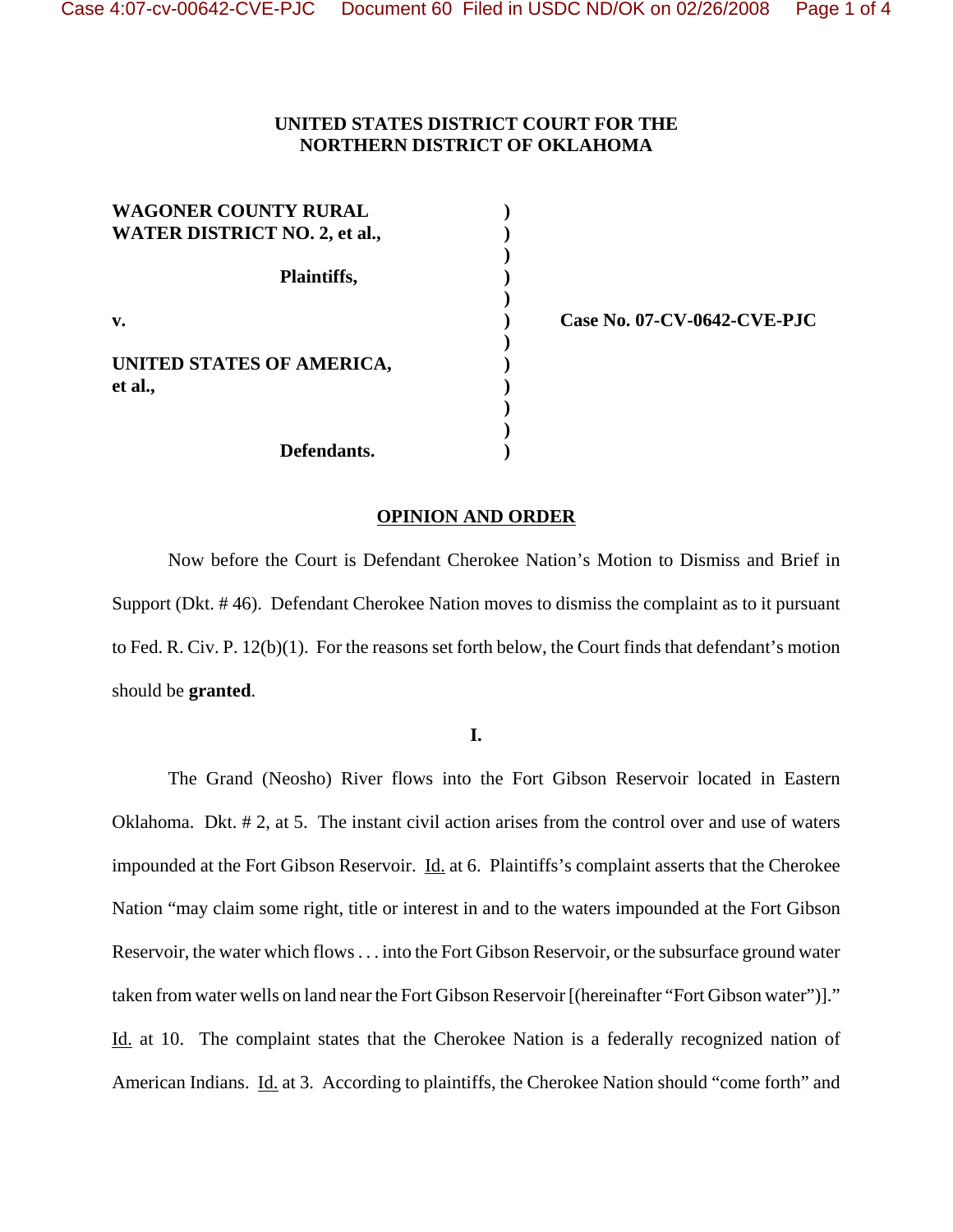assert any rights, title or interests that it may have in the Fort Gibson water. Id. The Cherokee Nation has filed a motion to dismiss for lack of subject matter jurisdiction pursuant to Fed. R. Civ. P.  $12(b)(1)$ .

## **II.**

Federal courts are courts of limited jurisdiction and, as the party seeking to invoke federal jurisdiction, plaintiffs bear the burden of proving that jurisdiction is proper. See Southway v. Cent. Bank of Nigeria, 328 F.3d 1267, 1274 (10th Cir. 2003). A court lacking jurisdiction "cannot render judgment but must dismiss the cause at any stage of the proceedings in which it becomes apparent that jurisdiction is lacking." Basso v. Utah Power & Light Co., 495 F.2d 906, 909 (10th Cir. 1974). Motions to dismiss under Fed. R. Civ. P. 12(b)(1) "generally take one of two forms. The moving party may (1) facially attack the complaint's allegations as to the existence of subject matter jurisdiction, or (2) go beyond allegations contained in the complaint by presenting evidence to challenge the factual basis upon which subject matter jurisdiction rests." Merrill Lynch Bus. Fin. Servs, Inc. v. Nudell, 363 F.3d 1072, 1074 (10th Cir. 2004) (internal citation and quotations omitted). Here, defendants have facially attacked the sufficiency of the complaint's allegations as to the existence of subject matter jurisdiction. In analyzing such motions to dismiss, the Court must presume all of the allegations contained in the complaint to be true. Ruiz v. McDonnell, 299 F.3d 1173, 1180 (10th Cir. 2002); Holt v. United States, 46 F.3d 1000, 1002-03 (10th Cir. 1995); see Alvarado v. KOB-TV, L.L.C., 493 F.3d 1210, 1215 (10th Cir. 2007).

## **III.**

The Cherokee Nation moves to dismiss on sovereign immunity grounds. The parties do not dispute that the Cherokee Nation is a federally recognized sovereign nation of American Indians.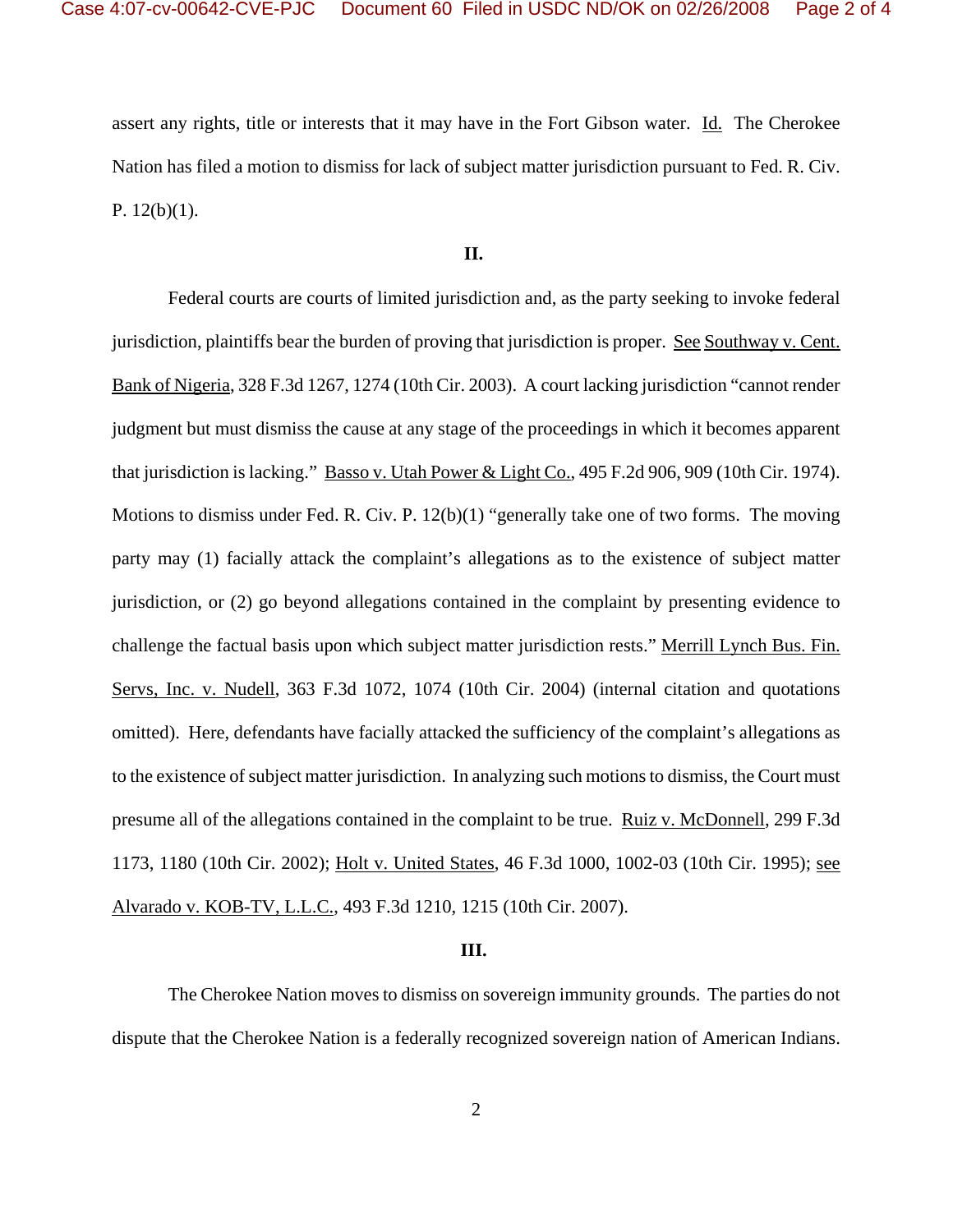See Dkt. # 2, at 3; Dkt. # 46, at 3. As a sovereign, the Cherokee Nation is entitled to immunity from suit "absent a clear waiver by the tribe or congressional abrogation." Okla. Tax Comm'n v. Citizen Band Potawatomi Indian Tribe of Okla., 498 U.S. 505, 507 (1991); see Kiowa Tribe of Okla. v. Apache Tribe of Mescalero Reservation, 673 F.2d 751, 754 (1998); Bank of Okla. v. Muscogee (Creek) Nation, 972 F.2d 1166, 1169 (10th Cir. 1992). The tribe's waiver of sovereign immunity must be unequivocally expressed, however, as waiver cannot be implied. Ramey Constr. Co., Inc. v. Apache Tribe of Mescalero Reservation, 673 F.2d 315, 319 (10th Cir. 1982). Plaintiffs do not allege that the Cherokee Nation has waived its sovereign immunity.

Plaintiffs claim instead that the "tribal sovereign immunity of the Cherokee Nation of Oklahoma has been abrogated by Congress' enactment of the McCarran Amendment." Dkt. # 50, at 2. The McCarran Amendment permits the joinder of the United States as a party defendant in any suit for the adjudication or administration of certain water rights. See 43 U.S.C. § 666(a); see also Colo. River Water Conservation Dist., 424 U.S. 800, 802-03 (1976). According to plaintiffs, "[b]ecause the Cherokee Nation's sovereign immunity is co-extensive with that of the United States and the McCarran Amendment waived the sovereign immunity of the United States regarding the adjudication of water rights, the sovereign immunity of the Cherokee Nation has also been waived." Dkt. # 50, at 2.

This Court finds that plaintiffs' argument is wholly without merit. As conceded by plaintiffs themselves, see id. at 3, the United States Supreme Court has held that the McCarran Amendment "did not waive the sovereign immunity of [American-]Indians as parties" to lawsuits brought under the Amendment. Ariz. v. San Carlos Apache Tribe of Ariz., 463 U.S. 545, 567 n.17 (1983). The McCarran Amendment waived sovereign immunity only with respect to the reserved water rights